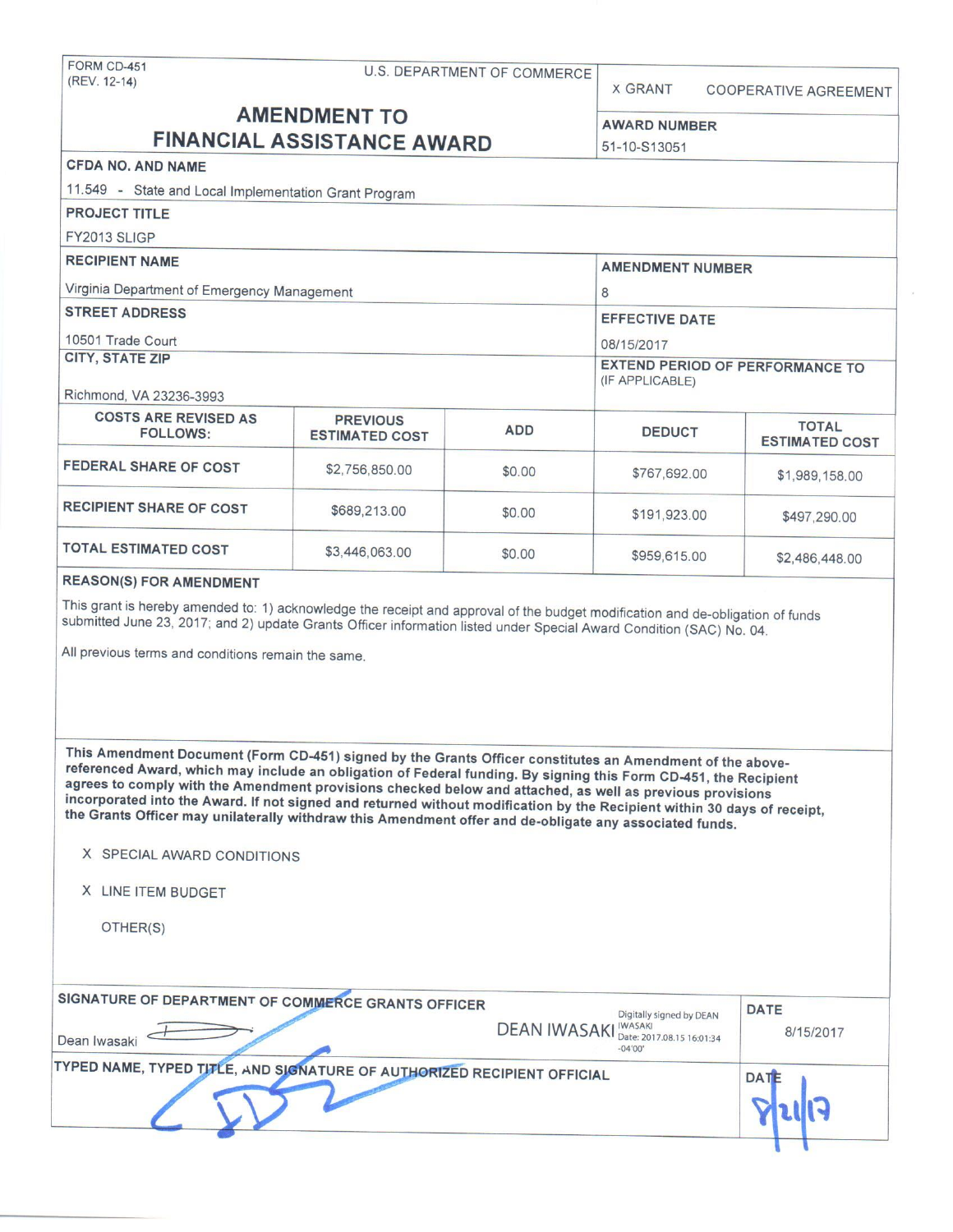Award Number: 51-10-S13051, Amendment Number 8 Federal Program Officer: Yuki Miyamoto-Mendez Requisition Number: 17022 Employer Identification Number: 546002286 Dun & Bradstreet No: 809740020 Recipient ID: 5198058 Requestor ID: 5198058

#### **Award ACCS Information**

| <b>Bureau</b><br>Code | <b>FCFY</b> | <b>Project-Task</b> | <b>Org Code</b>        | <b>Obi Class</b> | <b>Obligation Amount</b> |
|-----------------------|-------------|---------------------|------------------------|------------------|--------------------------|
| 61                    | 2013        | 8150000-000         | 11-00-0000-00-00-00-00 | 41-19-00-00      | \$-767.692.00            |

#### **Award Contact Information**

| <b>Contact Name</b> | <b>Contact Type</b> | <b>Email</b>                 | <b>Phone</b> |
|---------------------|---------------------|------------------------------|--------------|
| Dr. Jeffrey Stern   | Administrative      | jeff.stern@vdem.virginia.gov | 804-897-6500 |
| Mrs. Cheryl J Lee   | <b>Technical</b>    | cheryl.lee@vdem.virginia.gov | 804-897-9760 |

### **NIST Grants Officer:**

Nuria Martinez 100 Bureau Drive, MS 1650 Gaithersburg, MD 20899-1650 (301) 975-6215

#### **NIST Grants Specialist:**

Shiou Liu 100 Bureau Drive, MS 1650 Gaithersburg, MD 20899-1650 (301) 975-8245